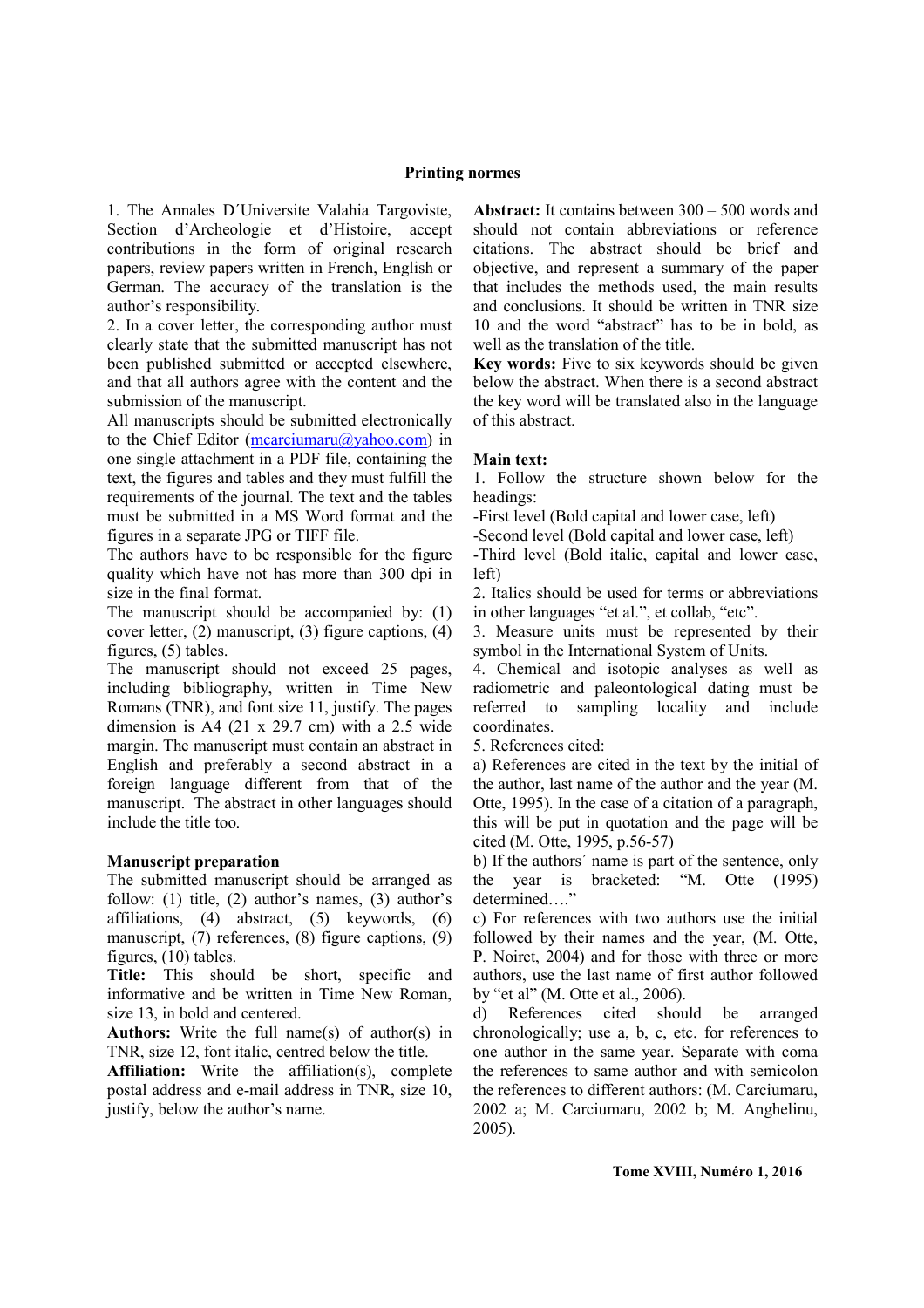#### **References**

1. The title "References" will be written in TNR, size 11, bold, centered, upper case.

2. Include only references cited in the text, figures, captions, and tables.

3. Arrange the references alphabetically by first author and then alphabetically by second author. If more than one reference of the same author(s) is included, arrange them chronologically.

4. For references with more than two authors, list alphabetically by first author and then chronologically.

5. Do not abbreviate journal titles or publisher names

6. For the most common cases, follow the examples:

a) Papers in periodical journals

Last name(s), Initial(s), Year, Article title (italic font), Journal title, volume, pages.

Demars P.-Y., 2008, *Paleogeographie de l´Europe dans la premiere partie du Paleolithique superieur – Premiers travaux*, Annales d'Úniversité Valahia, Targoviste, Section d´Archeologie et d´Histoire, Tome X, Numero 1, p. 29-45.

b) Books

Last name(s), Initial(s), year, Book title (Italic, bold), Publisher, City of publication, no. of pages, no of figures, tables, ISBN

Carciumaru M., Anghelinu M., Nitu E-C., Cosac M., Muratoreanu G., 2007, *Geo-Archeologie du Paleolithique moyen, Paleolithique superior, Epipaleolitique et Mesolithique en Roumanie,* Editura Cetatea de Scaun, Targoviste, 187 p., 48 fig., ISBN 978-973-8966-38-3

c) Chapters in books

Last name(s), Initial(s), year, Chapter title (in Italic), in Last names(s), Initial(s)  $(ed(s))$ , Book title( Italic, bold), Publisher, City of publication, No. pages and figure, ISBN, chapter pages.

Carciumaru M., 1978, *Studiul paleoclimatic si geocronologic asupra unor statiuni paleolitice din Banat,* in Florea Mogosanu, *Paleoliticul din Banat***,** Editura Academiei Romane, Bucuresti, 152 p., 53 fig., p. 83-101.

d) Proceedings from symposia and conferences

Last name(s), Initial(s), Year, Title (Italic), in Symposia/conference name (Italic, bold), Publisher (Italic), City of publication, ISBN, pages.

Carciumaru M., 1994, *Paleoenvironnement et chronostratigraphie du Paleolithique moyen et superior en Roumanie, Paleoecologie et* 

*geochronologie des industries du Paleolithique superieur ancien de la Roumanie,* in *El Cuadro geochonologico del Paleolítico superior inicial*, *Museo y Centro de Investigacion Altamira. Monografías*, No.13, ISBN 84-8181-024-X, p. 15- 23.

e) Unpublished thesis or reports

Last name(s), Initial(s), Year, Title, University, company, etc, City, Type of work, pages.

Geneste J-M., 1985, Analyse lithique d´industrie mousteriennes du Perigord: une approche technologiques du comportament des groupes humains au Paleolithque Moyen. These presentee a L´Universite de Bordeaux I pour lobtention du titre de Docteur, Universite de Bordeaux I, 577 p.

f) Maps

Author(s), Initial(s), Year, Type, Title and map number, scale, Publisher, City of publication, Map series, number of sheets.

Patrulius D., Dimitrescu R., Dessila-Codarcea M., Gherasi N., Popescu I., Popa E., Bandrabur T., 1968, Harta geologica, Scara1:200.000, Brasov, Comitetul de Stat al Geologiei, Institutul Geologic, Bucuresti, 68p

# **Figure captions**

A list of figure captions should be supplied on a separate sheet(s), numbered consecutively and included after the list of references.

The captions should include the figure number and a figure description. The description should be precise and contain the explanation of all symbols and abbreviations used.

# **Figures**

1. Each figure (maps, graphs, photographs) must be submitted on a separate sheet, be clearly identified with figure number and first author name.

 Submit figures as close to the final size as possible.

 Lettering should be between 8 and 12 points type size. Use graphic scale and include units of measure.

 Maps must indicate the North, have at least two coordinate data on each axis, and have a graphic scale. Localities mentioned in text, should be included in maps.

Good, clear contrast black and white photographs are acceptable. The color photographs are accepted with restrictions (ask about this the

**Tome XVIII, Numéro 1, 2016**